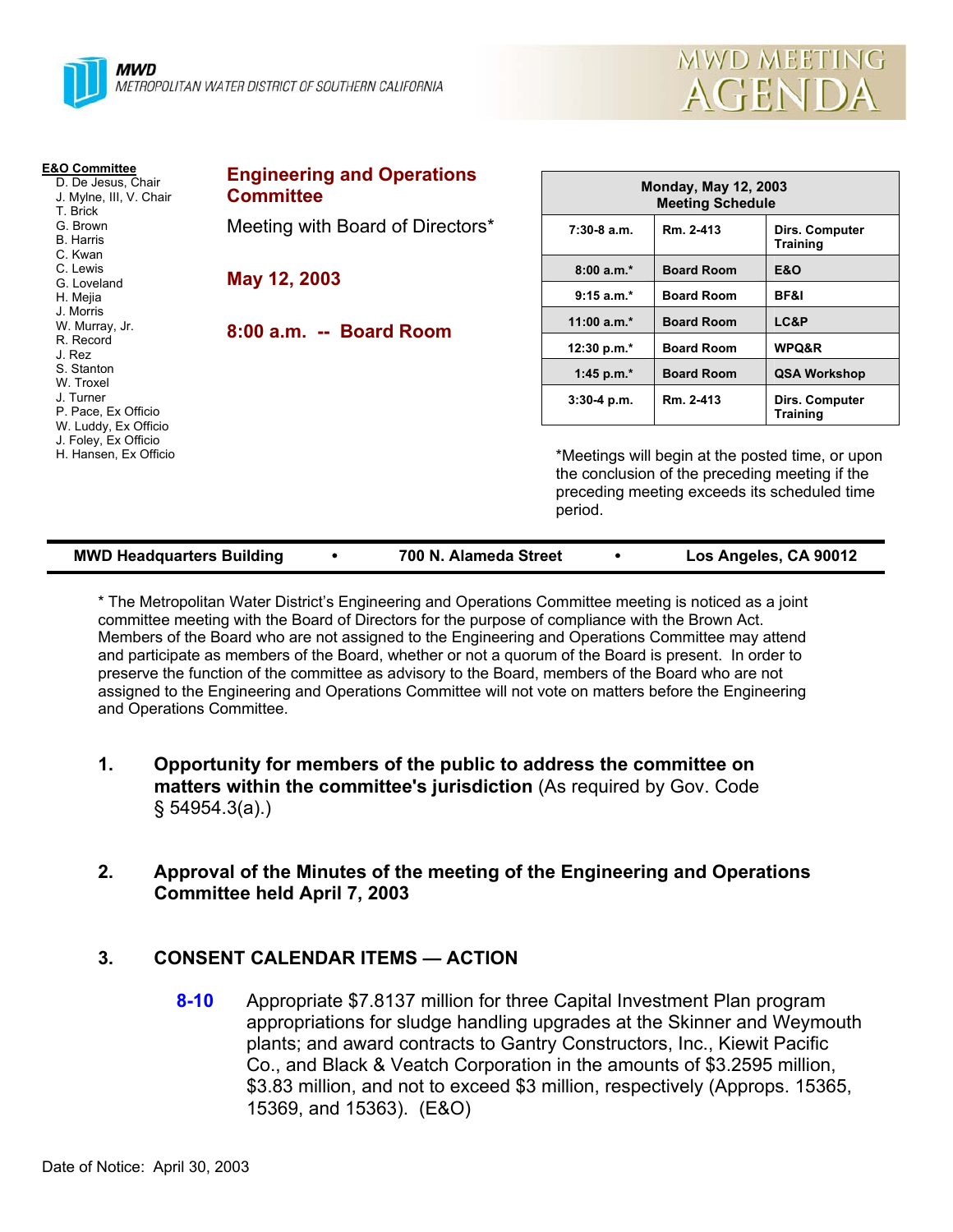**8-11** Appropriate \$3.950 million and award three construction contracts in the amounts of \$527,461 to Western Pump, Inc.; \$875,058 to Western Pump, Inc.; and \$1.255 million to Fleming Environmental, Inc.; for the Underground Storage Tank Upgrades and Dispenser Spill Containment Project for the Desert Region, Orange County/La Verne Region, and Los Angeles Region, respectively (Approp. 15386). (E&O)

#### **4. OTHER BOARD ITEMS — ACTION**

None

# **5. BOARD INFORMATION ITEMS**

**10-1** Status report for the Inland Feeder Program for activities through March 2003. (E&O) **[Any discussion of litigation to be heard in closed session. Conference with legal counsel—existing litigation (Shank/Balfour Beatty, a Joint Venture vs. Metropolitan Water District of Southern California, LASC Case Nos. BC283438 and BC283439); to be heard in closed session pursuant to Gov. Code § 54956.9(a)]**

#### **6. COMMITTEE ITEMS**

a. Oral report on chlorine management at Metropolitan's facilities. **[Any discussion of specific threats or facilities to be heard in closed session. Conference with Metropolitan Security Manager—threat to public services or facilities; to be heard in closed session pursuant to Gov. Code § 54957(a)]**

# **7. MANAGEMENT REPORTS**

- a. Water System Operations Manager's report on system operations
- b. Corporate Resources Manager's report on engineering activities

#### **8. FOLLOW-UP ITEMS**

None

# **9. FUTURE AGENDA ITEMS**